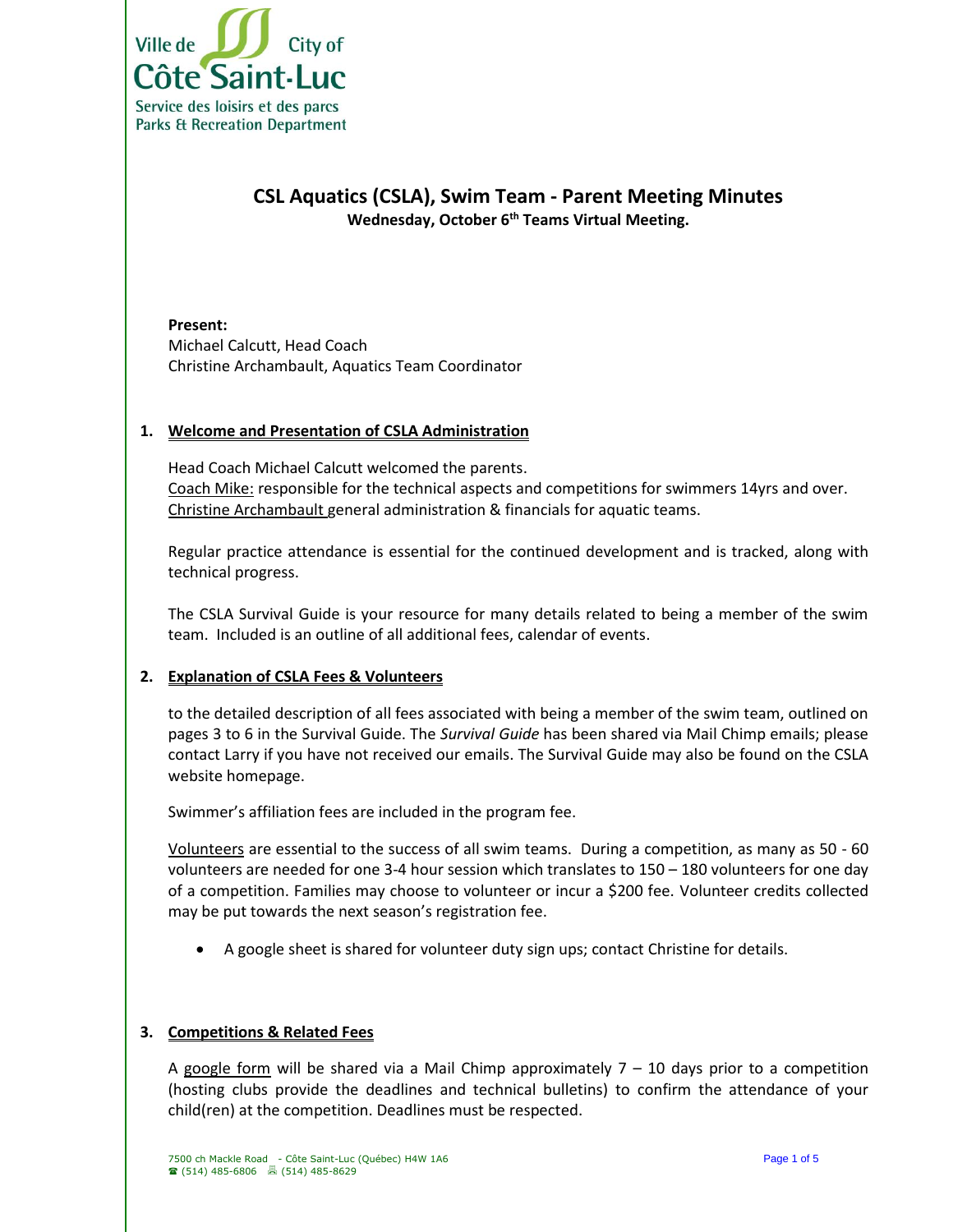Confirmation for a competition by the deadline will incur a competition fee as outlined on page 4 of the Survival Guide.

Technical Bulletins are provided for each completion, by the organizing team and will be posted on the CSLA website as soon as it is received. The Technical Bulletin contains the warm-up & event schedule as well as all important competition details.

Qualifying for competitions: a chart is available that illustrates the requirements for each level of competition. Your child's coach can confirm the competitions they are eligible for.

- 10 and under swimmers attend Regional competitions
- 11 and over there are Invitational meets, Provincial development. AA, AAA championships and Canadian Eastern, Junior and Senior championships

Competition Schedule can be found on the CSLA website. It is updated if there are any changes.

Team Championships- This competition determines the Provincial Division our team competes within.

- Eligible swimmers must 11 years and over and have 3 official recorded times for the events they compete in.
- Team Champs TBD
	- A detailed information sheet will be available once we have a Meet schedule.
	- **•** Please respect the deadline for the google form submission, for this competition.

### **4. Calendar of Events**

The season's calendar of events is TBD. Additional social events may be added based on the Team's Social Committee.

Keep an eye out for Mail Chimp messages from the team for more details

#### **5. Code of Conduct, Pool Rules and Regulations**

Please consult the Survival Guide for the Swimmer & Parent Code of Conduct. As registered members of the CSLA Swim Team, you are accountable to the established Code of Conduct.

The posted pool rules apply to all swimmers

Swimmers must use their cards to enter the facility; without it they may be denied access to the swimming pool.

Please review the City Website for details about Covid protocols. Link Below.

<https://cotesaintluc.org/services/public-safety/covid-19/rules/>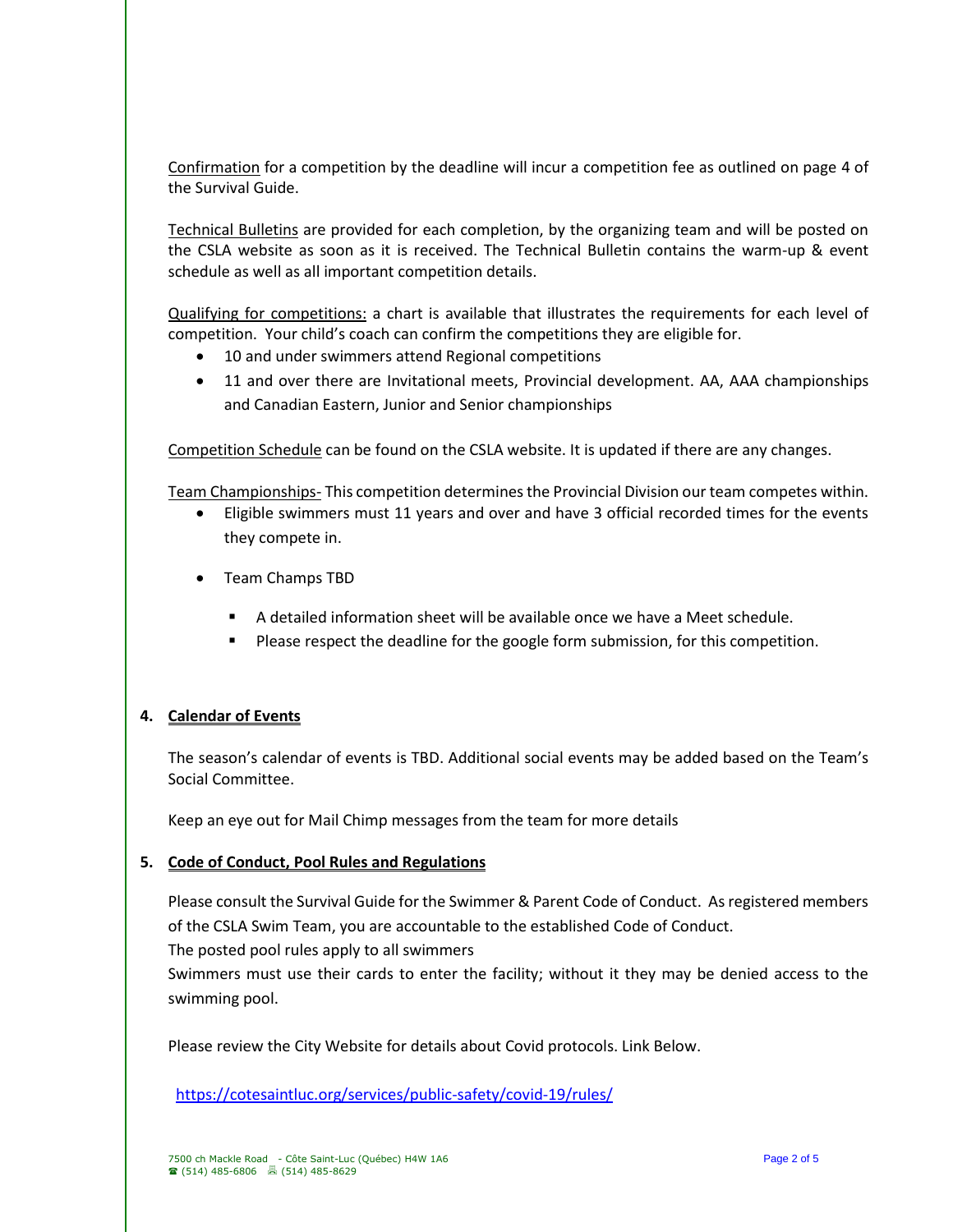## **6. Volunteers**

Officials Coordinator, Joel Wener reviewed Officials volunteer opportunities and roles. See page 7 of the Survival Guide for details & necessary qualifications.

• We have a calendar of trainings located on the website. Please email Joel if you are interested in taking one of the trainings at [officiels.csla@gmail.com](mailto:officiels.csla@gmail.com) The trainings will be a mixed learning format,( in person and an online option avalable)

Hospitality Volunteers are needed for all home competitions, including the Masters meet.

Fundraising is a way to reduce team travel costs. A big scale fundraising event is possible with its organization taken on by the Social Committee. For the Coffee Fundraiser an email will be sent out soon. Contact Christine for more information or if you are interested in volunteering.

NEW – Parent committee. We are looking for volunteers to host and organize various team Activities and Events (if covid rules permit)

### **7. Communication**

CSLA website (www.swimteamcotesaintlucaquatics.com) is kept up to date and the gateway to all information, so parents should check it often.

E-mail: coaches will update parents every month by e-mail.

Mail Chimp: is used to share all competition, event and administrative communication. Check your Spam or Junk mail. Contact Christine if you haven't received emails from us. Survival Guide: provides many important bits of information.

**8. Adjournment -** The meeting was adjourned at 7:15pm, over 65 parents attended.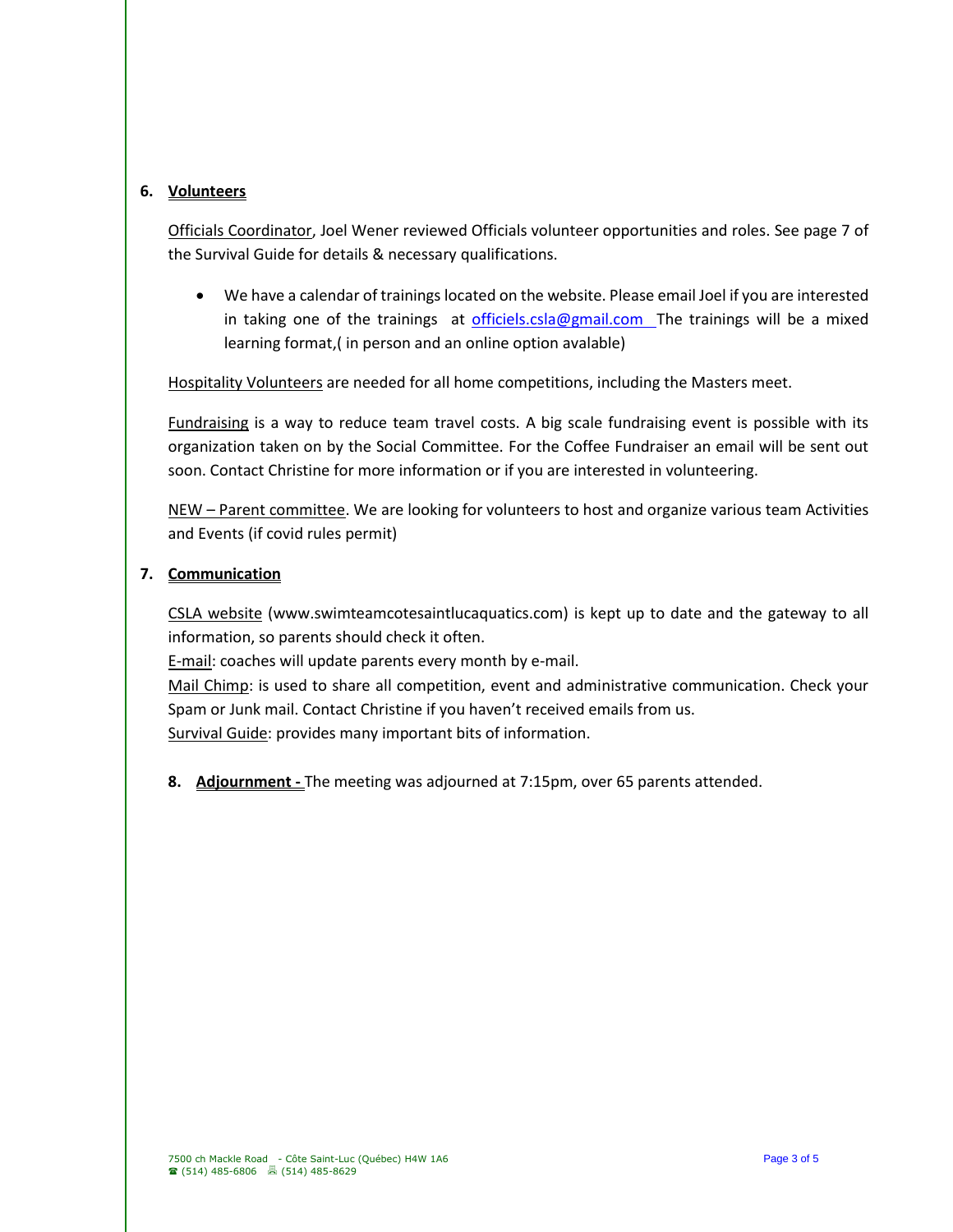# **Q & A**

Please note many questions can be answered in the Swim Team Survival Guide. A link to the guide in French and English can be found on the swim team website.

- o **Refund policy/ Procedures for cancellation,** Program Cancellation and Reimbursement. A reimbursement request must be made in writing via a completed and signed Reimbursement Request Form. Verbal or email requests will not be considered. Reimbursement requests may be submitted up to and including December 15 of the current year. Club Fees are not refundable after the 30 of September. Reimbursements requested after September 30 will apply to the training fees portion of the program only page 5
- o **Competition fees** Competition Fees: Competition and related fees are additional to the program's cost. The fees are non-refundable once you confirm your participation. You will be invoiced throughout the season according to the competition schedules and an e-mail will be sent out to all club members, advising when the invoices are ready for payment. Page 4
- o **How often should my kids come to practise?** Speak to your coach find out how many times a week is best for your age group. The more often you swim the more improvement you will see however we understand that you may have other commitments. Its always best to keep communication open with your coach.
- o **Will there be any swim meets?** Currently big meets are on pause, but we are hopping to see the return in January. There are plans to host an intra meet (a meet between our own swimmers). This would happen during regular practise times. Details to be shared soon.
- o **Can all swimmers compete?** Yes, all swimmers can compete.
- o **Do swimmers have to compete?** No but the goal is to have swimmers eventually compete.
- o **What is a volunteer fee?** \$200 for individual swimmer \$250 for families with two members • \$300 for families with three or more members the volunteer fee will be invoiced by June 1 to all families who have not met the minimum team volunteering requirement per season, and it is payable immediately. Page 3
- o **What equipment does my child need**? Coaches will advise their designated groups about the training equipment required. You can also view this information and order the required equipment directly from our team store: alltides.com, use code **CSLA25.** (Valid on all non Aquam Items) .www.swimteamcotesaintlucaquatics.com/ training-equipment.htm page 2
- o **Officials—Communication** Interested in becoming an official? The training dates for Officials Clinics are currently TBD but will appear on the CSLA website in the 'PARENTS' -> 'OFFICIALS' section. All official's certifications and officials experience